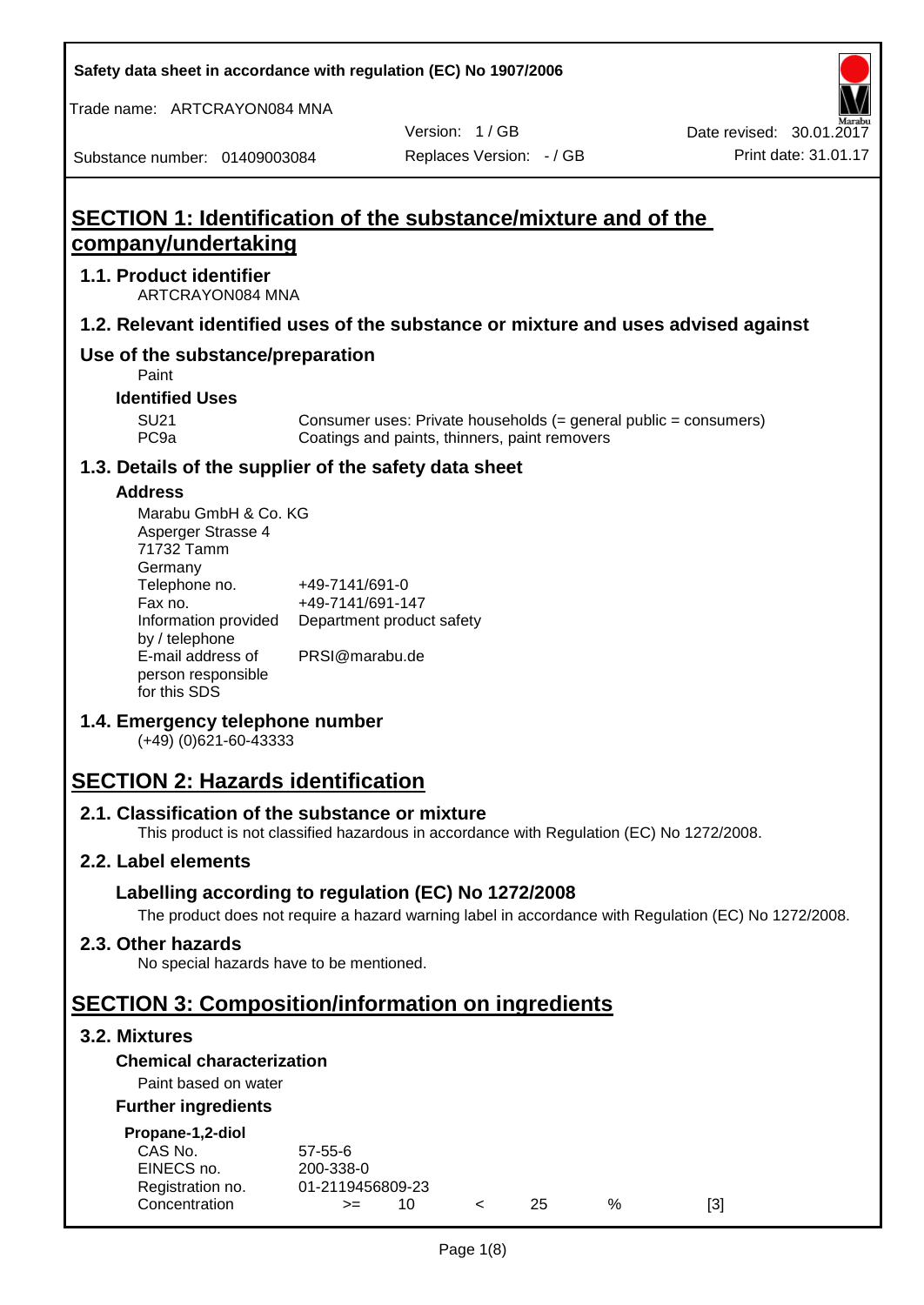| Safety data sheet in accordance with regulation (EC) No 1907/2006 |  |
|-------------------------------------------------------------------|--|
|-------------------------------------------------------------------|--|

Trade name: ARTCRAYON084 MNA

Substance number: 01409003084 Version: 1 / GB Replaces Version: - / GB Print date: 31.01.17 Date revised: 30.01.2017

# **Glycerol** CAS No. 56-81-5

| CAS No.       | $56 - 81 - 5$ |  |   |     |
|---------------|---------------|--|---|-----|
| EINECS no.    | 200-289-5     |  |   |     |
| Concentration | $>=$          |  | ℅ | [3] |

[3] Substance with occupational exposure limits

# **SECTION 4: First aid measures**

## **4.1. Description of first aid measures**

#### **After skin contact**

Wash with plenty of water and soap. Do NOT use solvents or thinners.

#### **After eye contact**

Separate eyelids, wash the eyes thoroughly with water (15 min.). In case of irritation consult an oculist.

#### **After ingestion**

Rinse mouth thoroughly with water. If larger amounts are swallowed or in the event of symptoms take medical treatment.

#### **4.2. Most important symptoms and effects, both acute and delayed** Until now no symptoms known so far.

## **4.3. Indication of any immediate medical attention and special treatment needed Hints for the physician / treatment**

Treat symptomatically

# **SECTION 5: Firefighting measures**

## **5.1. Extinguishing media**

## **Suitable extinguishing media**

Carbon dioxide, Foam, Sand, Water

## **5.2. Special hazards arising from the substance or mixture**

In the event of fire the following can be released: Carbon monoxide (CO); dense black smoke; Carbon dioxide (CO2); Sulphur dioxide (SO2)

## **5.3. Advice for firefighters**

#### **Other information**

Collect contaminated fire-fighting water separately, must not be discharged into the drains.

# **SECTION 6: Accidental release measures**

**6.1. Personal precautions, protective equipment and emergency procedures** No particular measures required.

## **6.2. Environmental precautions**

No particular measures required.

## **6.3. Methods and material for containment and cleaning up**

Clean preferably with a detergent - avoid use of solvents.

#### **6.4. Reference to other sections**

Information regarding Safe handling, see Section 7. Information regarding personal protective measures, see Section 8. Information regarding waste disposal, see Section 13.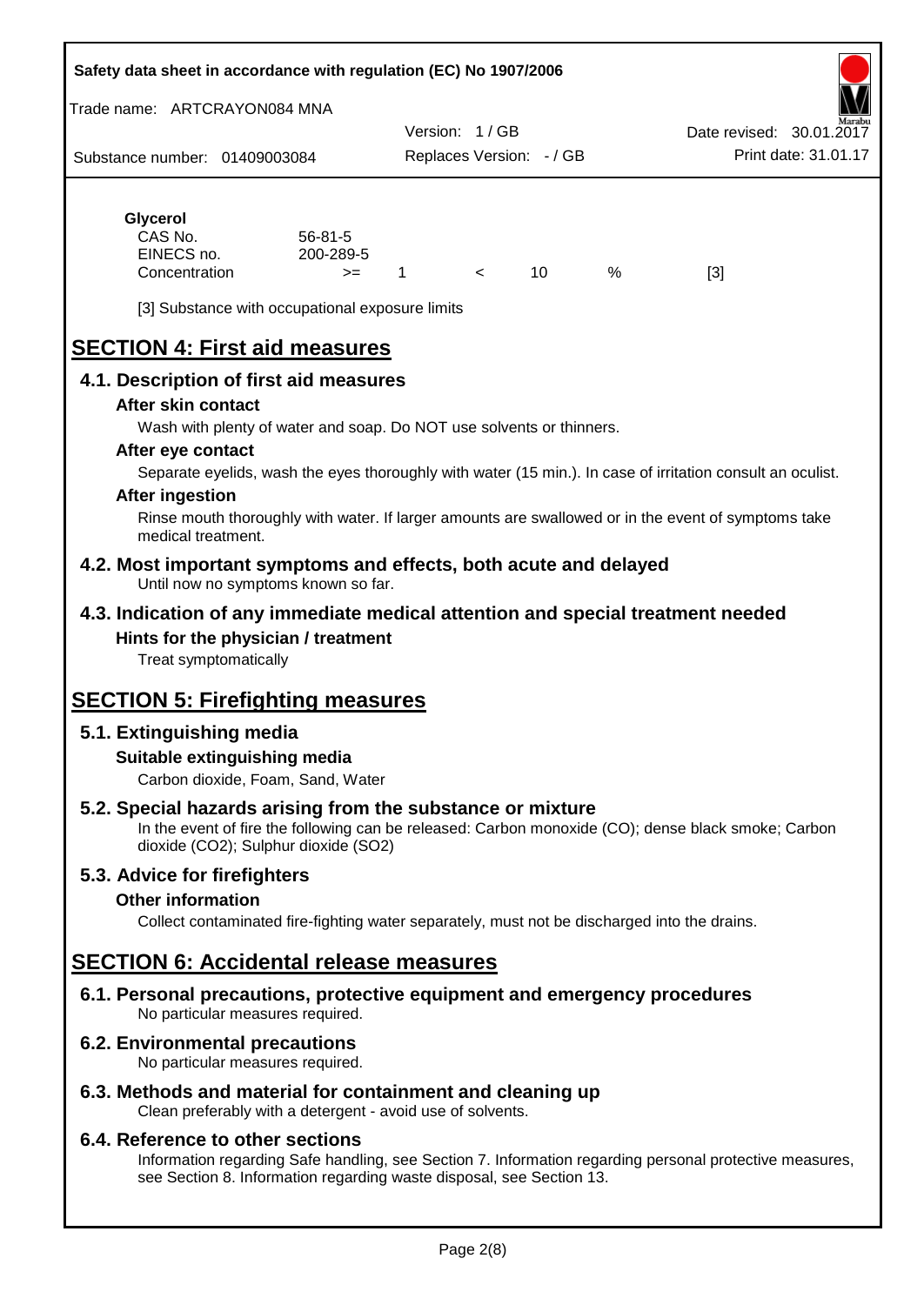| Safety data sheet in accordance with regulation (EC) No 1907/2006                                                                                 |                   |                                                                                                                                                                                          |                          |
|---------------------------------------------------------------------------------------------------------------------------------------------------|-------------------|------------------------------------------------------------------------------------------------------------------------------------------------------------------------------------------|--------------------------|
| Trade name: ARTCRAYON084 MNA                                                                                                                      |                   |                                                                                                                                                                                          |                          |
|                                                                                                                                                   |                   | Version: 1/GB                                                                                                                                                                            | Date revised: 30.01.2017 |
| Substance number: 01409003084                                                                                                                     |                   | Replaces Version: - / GB                                                                                                                                                                 | Print date: 31.01.17     |
| <b>SECTION 7: Handling and storage</b>                                                                                                            |                   |                                                                                                                                                                                          |                          |
| 7.1. Precautions for safe handling                                                                                                                |                   |                                                                                                                                                                                          |                          |
| Advice on safe handling<br>Advice on protection against fire and explosion<br>No special measures required.<br>Temperature class                  | T <sub>2</sub>    | Avoid skin and eye contact. Smoking, eating and drinking shall be prohibited in application area.<br>Classification of fires / temperature class / Ignition group / Dust explosion class |                          |
|                                                                                                                                                   |                   |                                                                                                                                                                                          |                          |
| 7.2. Conditions for safe storage, including any incompatibilities<br>Requirements for storage rooms and vessels<br>Store in frostfree conditions. |                   |                                                                                                                                                                                          |                          |
| Storage class according to TRGS 510                                                                                                               |                   |                                                                                                                                                                                          |                          |
| Storage class according to<br><b>TRGS 510</b>                                                                                                     | 12                | Non-combustible liquids                                                                                                                                                                  |                          |
| 7.3. Specific end use(s)<br>Paint                                                                                                                 |                   |                                                                                                                                                                                          |                          |
| <b>SECTION 8: Exposure controls/personal protection</b>                                                                                           |                   |                                                                                                                                                                                          |                          |
| 8.1. Control parameters                                                                                                                           |                   |                                                                                                                                                                                          |                          |
| <b>Exposure limit values</b>                                                                                                                      |                   |                                                                                                                                                                                          |                          |
| Glycerol                                                                                                                                          |                   |                                                                                                                                                                                          |                          |
| List                                                                                                                                              | EH40              |                                                                                                                                                                                          |                          |
| <b>Type</b>                                                                                                                                       | WEL               |                                                                                                                                                                                          |                          |
| Value<br><b>Status: 2011</b>                                                                                                                      | 10                | mg/m <sup>3</sup>                                                                                                                                                                        |                          |
| Propane-1,2-diol                                                                                                                                  |                   |                                                                                                                                                                                          |                          |
| List                                                                                                                                              | EH40              |                                                                                                                                                                                          |                          |
| <b>Type</b><br>Value                                                                                                                              | <b>OES</b>        |                                                                                                                                                                                          |                          |
| <b>Status: 2011</b>                                                                                                                               | 10                | mg/m <sup>3</sup>                                                                                                                                                                        |                          |
| <b>Other information</b>                                                                                                                          |                   |                                                                                                                                                                                          |                          |
| There are not known any further control parameters.                                                                                               |                   |                                                                                                                                                                                          |                          |
| 8.2. Exposure controls                                                                                                                            |                   |                                                                                                                                                                                          |                          |
| <b>Exposure controls</b>                                                                                                                          |                   |                                                                                                                                                                                          |                          |
| Provide adequate ventilation.                                                                                                                     |                   |                                                                                                                                                                                          |                          |
|                                                                                                                                                   |                   |                                                                                                                                                                                          |                          |
| <b>SECTION 9: Physical and chemical properties</b>                                                                                                |                   |                                                                                                                                                                                          |                          |
| 9.1. Information on basic physical and chemical properties                                                                                        |                   |                                                                                                                                                                                          |                          |
| <b>Form</b>                                                                                                                                       | liquid            |                                                                                                                                                                                          |                          |
| <b>Colour</b>                                                                                                                                     | coloured          |                                                                                                                                                                                          |                          |
| <b>Odour</b>                                                                                                                                      | odourless         |                                                                                                                                                                                          |                          |
| <b>Odour threshold</b>                                                                                                                            |                   |                                                                                                                                                                                          |                          |
| Remarks                                                                                                                                           | No data available |                                                                                                                                                                                          |                          |
| <b>Melting point</b><br>Remarks                                                                                                                   | not determined    |                                                                                                                                                                                          |                          |
|                                                                                                                                                   |                   |                                                                                                                                                                                          |                          |

 $\mathbf{r}$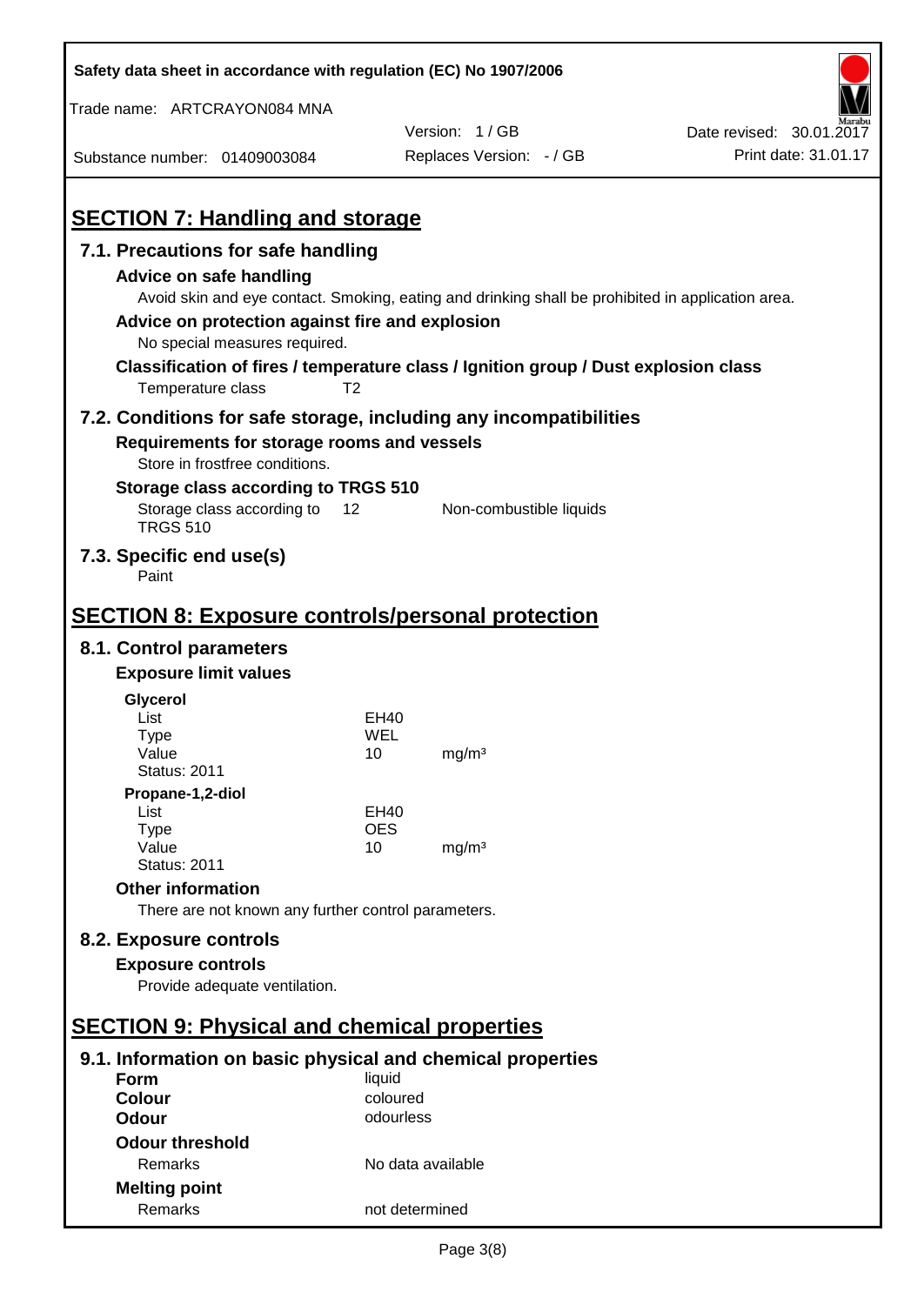| Safety data sheet in accordance with regulation (EC) No 1907/2006         |                                             |                                                  |  |  |
|---------------------------------------------------------------------------|---------------------------------------------|--------------------------------------------------|--|--|
| Trade name: ARTCRAYON084 MNA                                              |                                             |                                                  |  |  |
| Substance number: 01409003084                                             | Version: 1/GB<br>Replaces Version: - / GB   | Date revised: 30.01.2017<br>Print date: 31.01.17 |  |  |
| <b>Freezing point</b>                                                     |                                             |                                                  |  |  |
| <b>Remarks</b>                                                            | not determined                              |                                                  |  |  |
| Initial boiling point and boiling range                                   |                                             |                                                  |  |  |
| Value                                                                     | 100<br>appr.                                | $\rm ^{\circ}C$                                  |  |  |
| Pressure<br>Source                                                        | 1.013<br>hPa<br>Literature value            |                                                  |  |  |
| <b>Flash point</b>                                                        |                                             |                                                  |  |  |
| Remarks                                                                   | Not applicable                              |                                                  |  |  |
| Evaporation rate (ether $= 1$ ) :                                         |                                             |                                                  |  |  |
| <b>Remarks</b>                                                            | not determined                              |                                                  |  |  |
| <b>Flammability (solid, gas)</b>                                          |                                             |                                                  |  |  |
| Not applicable                                                            |                                             |                                                  |  |  |
| Upper/lower flammability or explosive limits                              |                                             |                                                  |  |  |
| Lower explosion limit<br>Upper explosion limit                            | 2,6<br>appr.<br>12,5<br>appr.               | %(V)<br>$%$ (V)                                  |  |  |
| Source                                                                    | Literature value                            |                                                  |  |  |
| Vapour pressure                                                           |                                             |                                                  |  |  |
| Value                                                                     | 23<br>appr.                                 | hPa                                              |  |  |
| Temperature<br>Method                                                     | 20<br>°C<br>Value taken from the literature |                                                  |  |  |
| <b>Vapour density</b>                                                     |                                             |                                                  |  |  |
| Remarks                                                                   | not determined                              |                                                  |  |  |
| <b>Density</b>                                                            |                                             |                                                  |  |  |
| Remarks                                                                   | not determined                              |                                                  |  |  |
| Solubility in water                                                       |                                             |                                                  |  |  |
| Remarks                                                                   | miscible                                    |                                                  |  |  |
| Ignition temperature                                                      |                                             |                                                  |  |  |
| Value<br>Source                                                           | 371<br>appr.<br>Literature value            | °C                                               |  |  |
| <b>Viscosity</b>                                                          |                                             |                                                  |  |  |
| Remarks                                                                   |                                             |                                                  |  |  |
| Remarks                                                                   | not determined                              |                                                  |  |  |
| 9.2. Other information                                                    |                                             |                                                  |  |  |
| <b>Other information</b>                                                  |                                             |                                                  |  |  |
| None known                                                                |                                             |                                                  |  |  |
| <b>SECTION 10: Stability and reactivity</b>                               |                                             |                                                  |  |  |
| 10.1. Reactivity<br>None                                                  |                                             |                                                  |  |  |
| 10.2. Chemical stability<br>No hazardous reactions known.                 |                                             |                                                  |  |  |
| 10.3. Possibility of hazardous reactions<br>No hazardous reactions known. |                                             |                                                  |  |  |
| 10.4. Conditions to avoid<br>No hazardous reactions known.                |                                             |                                                  |  |  |
| 10.5. Incompatible materials                                              |                                             |                                                  |  |  |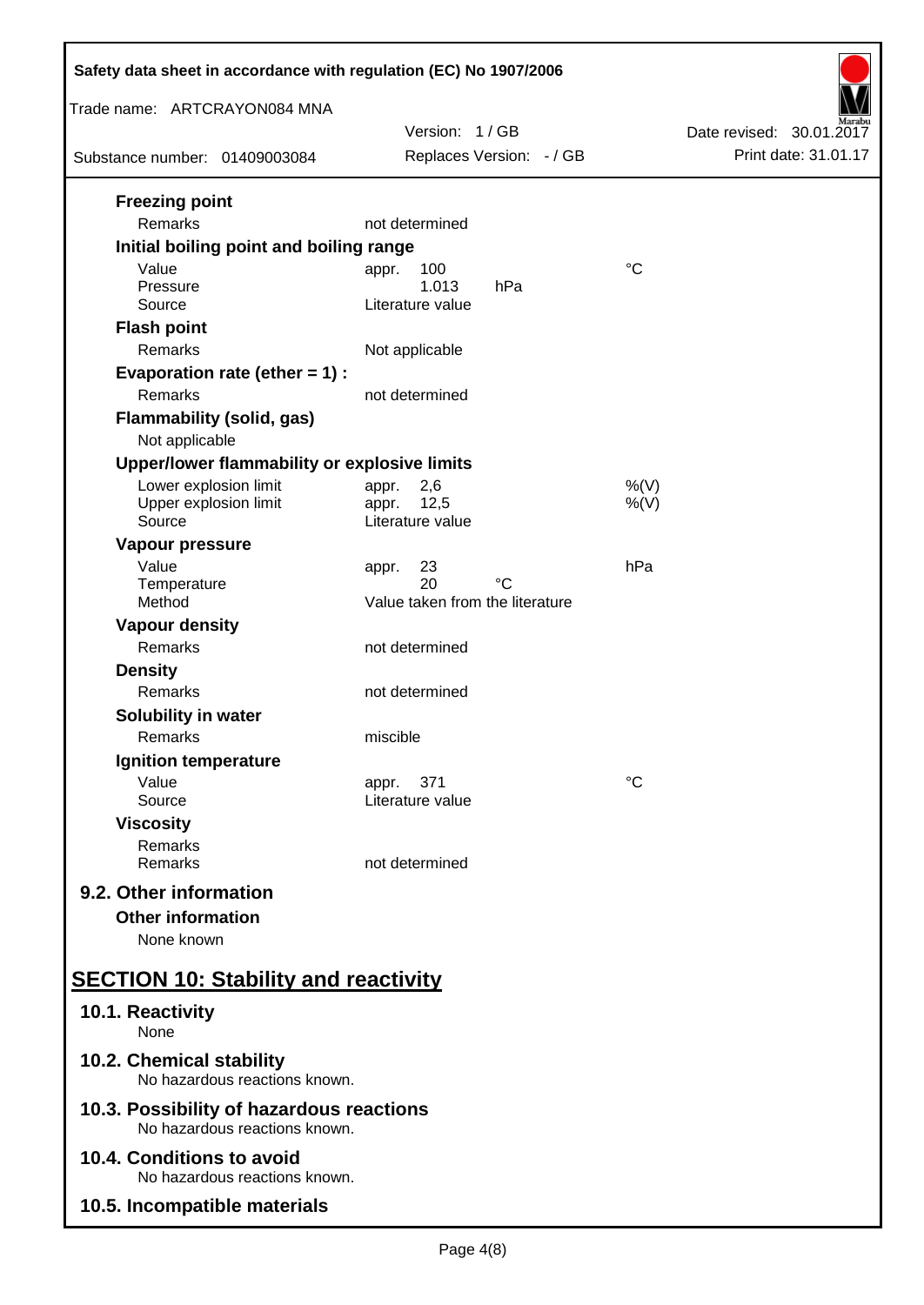| Safety data sheet in accordance with regulation (EC) No 1907/2006                              |                                                                                                    |                          |
|------------------------------------------------------------------------------------------------|----------------------------------------------------------------------------------------------------|--------------------------|
| Trade name: ARTCRAYON084 MNA                                                                   |                                                                                                    |                          |
|                                                                                                | Version: 1/GB                                                                                      | Date revised: 30.01.2017 |
| Substance number: 01409003084                                                                  | Replaces Version: - / GB                                                                           | Print date: 31.01.17     |
| None                                                                                           |                                                                                                    |                          |
| 10.6. Hazardous decomposition products<br>No hazardous decomposition products known.           |                                                                                                    |                          |
| <b>SECTION 11: Toxicological information</b>                                                   |                                                                                                    |                          |
| 11.1. Information on toxicological effects                                                     |                                                                                                    |                          |
| <b>Acute oral toxicity</b>                                                                     |                                                                                                    |                          |
| Remarks                                                                                        | Based on available data, the classification criteria are not met.                                  |                          |
| <b>Acute dermal toxicity</b>                                                                   |                                                                                                    |                          |
| Remarks                                                                                        | Based on available data, the classification criteria are not met.                                  |                          |
| <b>Acute inhalational toxicity</b>                                                             |                                                                                                    |                          |
| Remarks                                                                                        | Based on available data, the classification criteria are not met.                                  |                          |
| <b>Skin corrosion/irritation</b>                                                               |                                                                                                    |                          |
| <b>Remarks</b>                                                                                 | Based on available data, the classification criteria are not met.                                  |                          |
| Serious eye damage/irritation                                                                  |                                                                                                    |                          |
| Remarks                                                                                        | Based on available data, the classification criteria are not met.                                  |                          |
| <b>Sensitization</b><br>Remarks                                                                |                                                                                                    |                          |
|                                                                                                | Based on available data, the classification criteria are not met.                                  |                          |
| <b>Mutagenicity</b><br>Remarks                                                                 | Based on available data, the classification criteria are not met.                                  |                          |
| <b>Reproductive toxicity</b>                                                                   |                                                                                                    |                          |
| Remarks                                                                                        | Based on available data, the classification criteria are not met.                                  |                          |
| Carcinogenicity                                                                                |                                                                                                    |                          |
| Remarks                                                                                        | Based on available data, the classification criteria are not met.                                  |                          |
| <b>Specific Target Organ Toxicity (STOT)</b>                                                   |                                                                                                    |                          |
| <b>Single exposure</b>                                                                         |                                                                                                    |                          |
| <b>Remarks</b>                                                                                 | Based on available data, the classification criteria are not met.                                  |                          |
| <b>Repeated exposure</b>                                                                       |                                                                                                    |                          |
| <b>Remarks</b>                                                                                 | Based on available data, the classification criteria are not met.                                  |                          |
| <b>Aspiration hazard</b>                                                                       |                                                                                                    |                          |
|                                                                                                | Based on available data, the classification criteria are not met.                                  |                          |
| <b>Experience in practice</b>                                                                  |                                                                                                    |                          |
| risk to health can be expected.                                                                | Provided all the recommended protective and safety precautions are taken, experience shows that no |                          |
| <b>Other information</b>                                                                       |                                                                                                    |                          |
| There are no data available on the mixture itself.<br>Directive 1999/45/EC and not classified. | The mixture has been assessed following the conventional method of the Dangerous Preparations      |                          |
| <b>SECTION 12: Ecological information</b>                                                      |                                                                                                    |                          |
| 12.1. Toxicity                                                                                 |                                                                                                    |                          |
| <b>General information</b>                                                                     |                                                                                                    |                          |

There are no data available on the mixture itself.Do not allow to enter drains or water courses.The mixture has been assessed following the summation method of the CLP Regulation (EC) No 1272/2008 and is not classified as dangerous for the environment.

# **12.2. Persistence and degradability**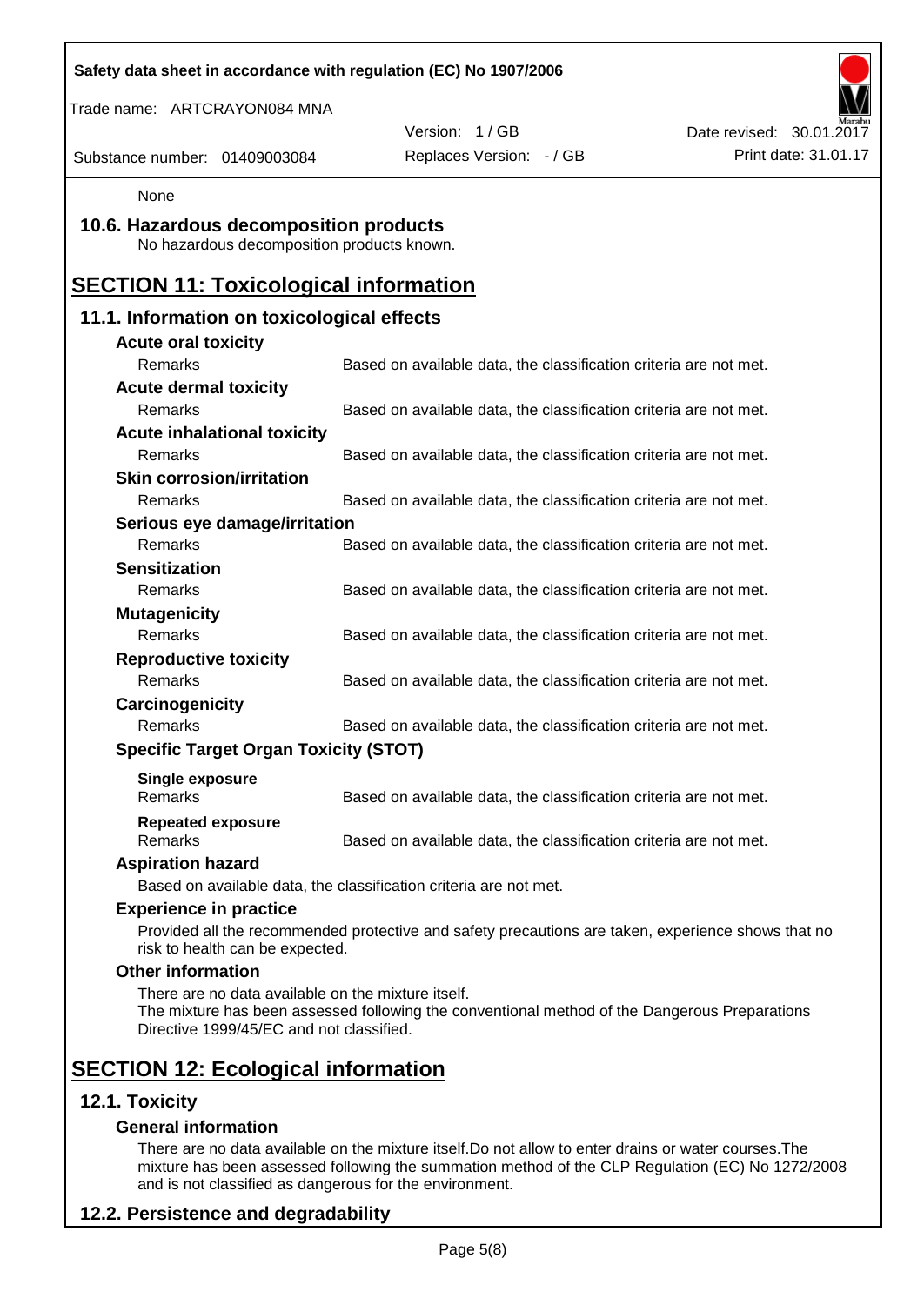| Safety data sheet in accordance with regulation (EC) No 1907/2006                |                                                                                                       |                          |
|----------------------------------------------------------------------------------|-------------------------------------------------------------------------------------------------------|--------------------------|
| Trade name: ARTCRAYON084 MNA                                                     |                                                                                                       |                          |
|                                                                                  | Version: 1/GB                                                                                         | Date revised: 30.01.2017 |
| Substance number: 01409003084                                                    | Replaces Version: - / GB                                                                              | Print date: 31.01.17     |
| <b>General information</b><br>There are no data available on the mixture itself. |                                                                                                       |                          |
|                                                                                  |                                                                                                       |                          |
| 12.3. Bioaccumulative potential<br><b>General information</b>                    |                                                                                                       |                          |
| There are no data available on the mixture itself.                               |                                                                                                       |                          |
| 12.4. Mobility in soil                                                           |                                                                                                       |                          |
| <b>General information</b>                                                       |                                                                                                       |                          |
| There are no data available on the mixture itself.                               |                                                                                                       |                          |
| 12.5. Results of PBT and vPvB assessment                                         |                                                                                                       |                          |
| <b>General information</b>                                                       |                                                                                                       |                          |
| There are no data available on the mixture itself.                               |                                                                                                       |                          |
| 12.6. Other adverse effects                                                      |                                                                                                       |                          |
| <b>General information</b><br>There are no data available on the mixture itself. |                                                                                                       |                          |
|                                                                                  |                                                                                                       |                          |
| <b>SECTION 13: Disposal considerations</b>                                       |                                                                                                       |                          |
| 13.1. Waste treatment methods                                                    |                                                                                                       |                          |
| Disposal recommendations for the product                                         | The product can be placed with other household refuse. Small residues in containers can be washed-out |                          |
| with water and put into the drainage system.                                     |                                                                                                       |                          |
| Disposal recommendations for packaging                                           |                                                                                                       |                          |
| Completely emptied packagings can be given for recycling.                        | Packaging that cannot be cleaned should be disposed off as product waste.                             |                          |
| <b>SECTION 14: Transport information</b>                                         |                                                                                                       |                          |
| <b>Land transport ADR/RID</b>                                                    |                                                                                                       |                          |
| Non-dangerous goods<br>14.1. UN number                                           |                                                                                                       |                          |
| $UN -$                                                                           |                                                                                                       |                          |
| 14.2. UN proper shipping name                                                    |                                                                                                       |                          |
| 14.3. Transport hazard class(es)                                                 |                                                                                                       |                          |
| Class<br>Label                                                                   |                                                                                                       |                          |
| 14.4. Packing group<br>Packing group                                             |                                                                                                       |                          |
| Transport category                                                               | 0                                                                                                     |                          |
| 14.5. Environmental hazards                                                      |                                                                                                       |                          |
| <b>Marine transport IMDG/GGVSee</b>                                              |                                                                                                       |                          |
|                                                                                  | The product does not constitute a hazardous substance in sea transport.                               |                          |
| 14.1. UN number<br>$UN -$                                                        |                                                                                                       |                          |
| 14.2. UN proper shipping name                                                    |                                                                                                       |                          |
| 14.3. Transport hazard class(es)                                                 |                                                                                                       |                          |
| Class                                                                            |                                                                                                       |                          |
| Subsidiary risk                                                                  |                                                                                                       |                          |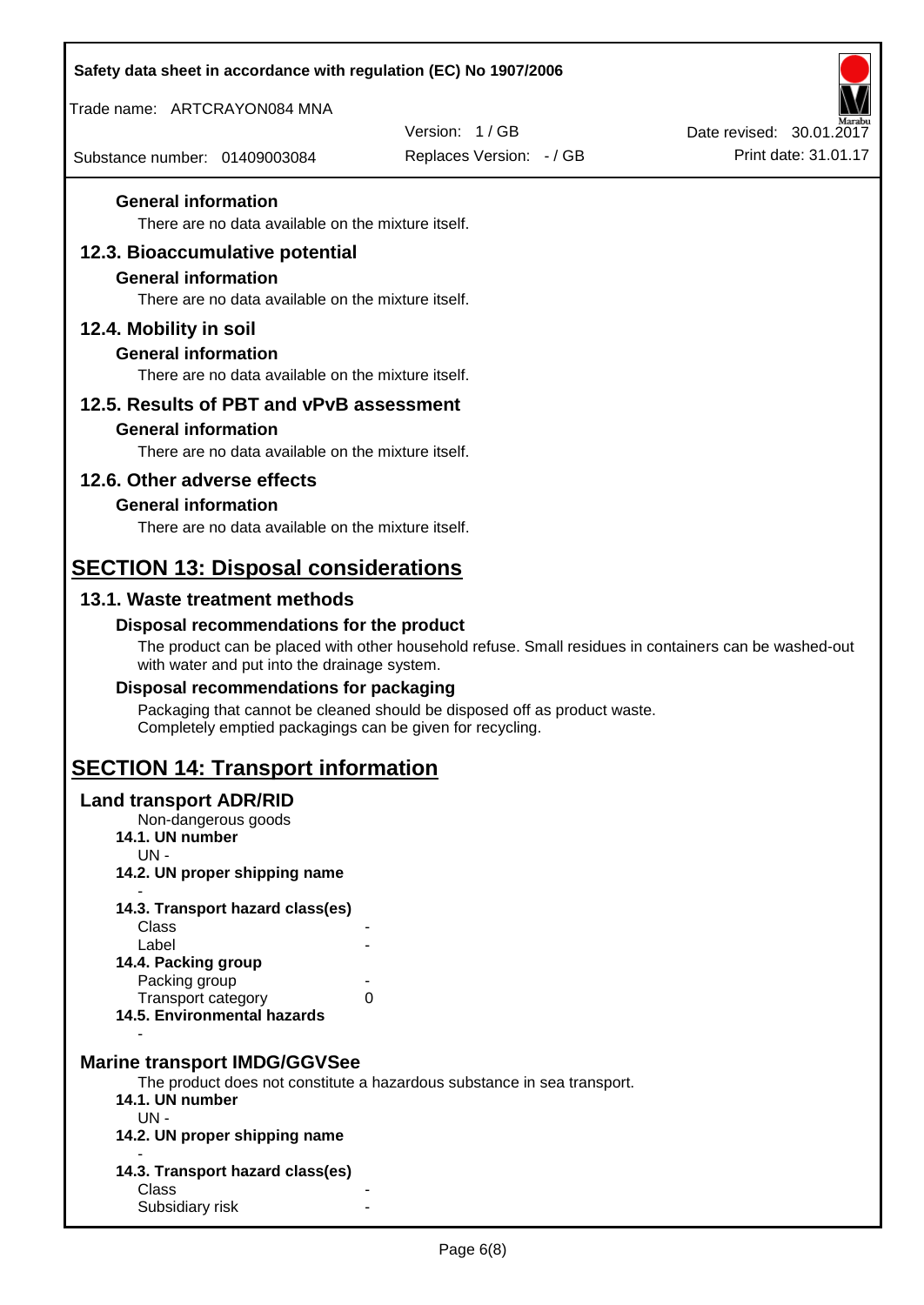| Safety data sheet in accordance with regulation (EC) No 1907/2006                                                                                                                                                                                                                                                                                                                                                                                                                             |      |                          |                          |
|-----------------------------------------------------------------------------------------------------------------------------------------------------------------------------------------------------------------------------------------------------------------------------------------------------------------------------------------------------------------------------------------------------------------------------------------------------------------------------------------------|------|--------------------------|--------------------------|
| Trade name: ARTCRAYON084 MNA                                                                                                                                                                                                                                                                                                                                                                                                                                                                  |      |                          |                          |
|                                                                                                                                                                                                                                                                                                                                                                                                                                                                                               |      | Version: 1/GB            | Date revised: 30.01.2017 |
| Substance number: 01409003084                                                                                                                                                                                                                                                                                                                                                                                                                                                                 |      | Replaces Version: - / GB | Print date: 31.01.17     |
| 14.4. Packing group<br>Packing group<br>14.5. Environmental hazards<br>no<br>Air transport ICAO/IATA                                                                                                                                                                                                                                                                                                                                                                                          |      |                          |                          |
| The product does not constitute a hazardous substance in air transport.<br>14.1. UN number<br>$UN -$                                                                                                                                                                                                                                                                                                                                                                                          |      |                          |                          |
| 14.2. UN proper shipping name                                                                                                                                                                                                                                                                                                                                                                                                                                                                 |      |                          |                          |
| 14.3. Transport hazard class(es)<br><b>Class</b>                                                                                                                                                                                                                                                                                                                                                                                                                                              |      |                          |                          |
| Subsidiary risk<br>14.4. Packing group<br>Packing group<br>14.5. Environmental hazards                                                                                                                                                                                                                                                                                                                                                                                                        |      |                          |                          |
|                                                                                                                                                                                                                                                                                                                                                                                                                                                                                               |      |                          |                          |
| Information for all modes of transport<br>14.6. Special precautions for user<br>Transport within the user's premises:<br>Always transport in closed containers that are upright and secure.<br>Ensure that persons transporting the product know what to do in the event of an accident or spillage.<br><b>Other information</b><br>14.7. Transport in bulk according to Annex II of Marpol and the IBC Code<br>no                                                                            |      |                          |                          |
| <b>SECTION 15: Regulatory information</b>                                                                                                                                                                                                                                                                                                                                                                                                                                                     |      |                          |                          |
| 15.1. Safety, health and environmental regulations/legislation specific for the substance<br>or mixture                                                                                                                                                                                                                                                                                                                                                                                       |      |                          |                          |
| <b>VOC</b>                                                                                                                                                                                                                                                                                                                                                                                                                                                                                    |      |                          |                          |
| VOC (EU)                                                                                                                                                                                                                                                                                                                                                                                                                                                                                      | 13,5 | %                        |                          |
| <b>Other information</b>                                                                                                                                                                                                                                                                                                                                                                                                                                                                      |      |                          |                          |
| The product does not contain substances of very high concern (SVHC).                                                                                                                                                                                                                                                                                                                                                                                                                          |      |                          |                          |
| <b>Other information</b><br>All components are contained in the TSCA inventory or exempted.<br>All components are contained in the AICS inventory.<br>All components are contained in the PICCS inventory.<br>All components are contained in the DSL inventory.<br>All components are contained in the IECSC inventory.<br>All components are contained in the NZIOC inventory.<br>All components are contained in the ENCS inventory.<br>All components are contained in the ECL inventory. |      |                          |                          |
| 15.2. Chemical safety assessment<br>For this preparation a chemical safety assessment has not been carried out.                                                                                                                                                                                                                                                                                                                                                                               |      |                          |                          |
| <b>SECTION 16: Other information</b><br><b>Supplemental information</b>                                                                                                                                                                                                                                                                                                                                                                                                                       |      |                          |                          |
| Relevant changes compared with the previous version of the safety data sheet are marked with: ***<br>This information is based on our present state of knowledge. However, it should not constitute a<br>guarantee for any specific product properties and shall not establish a legally valid relationship.                                                                                                                                                                                  |      |                          |                          |

The information in this Safety Data Sheet is based on the present state of knowledge and current